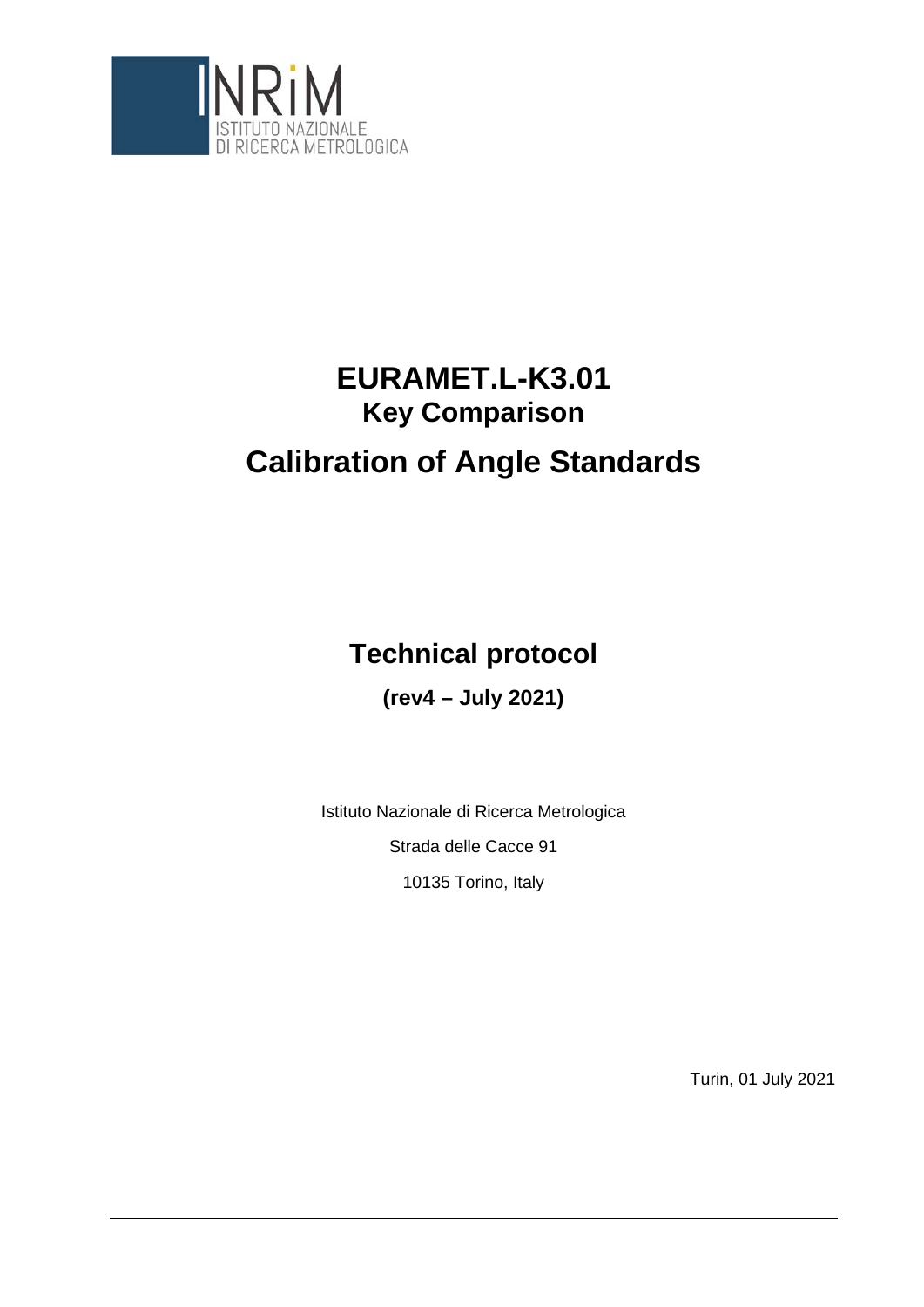#### **Contents**

| $\mathbf{1}$   |     |  |  |  |  |
|----------------|-----|--|--|--|--|
| 2              |     |  |  |  |  |
| 3              |     |  |  |  |  |
|                | 3.1 |  |  |  |  |
|                | 3.2 |  |  |  |  |
|                | 3.3 |  |  |  |  |
| $\overline{4}$ |     |  |  |  |  |
|                | 4.1 |  |  |  |  |
| 5              |     |  |  |  |  |
|                | 5.1 |  |  |  |  |
|                | 5.2 |  |  |  |  |
|                | 5.3 |  |  |  |  |
|                | 5.4 |  |  |  |  |
|                | 5.5 |  |  |  |  |
|                | 5.6 |  |  |  |  |
| 6              |     |  |  |  |  |
|                | 6.1 |  |  |  |  |
| $\overline{7}$ |     |  |  |  |  |
|                | 7.1 |  |  |  |  |
|                | 7.2 |  |  |  |  |
|                | 7.3 |  |  |  |  |
|                |     |  |  |  |  |
|                |     |  |  |  |  |
|                |     |  |  |  |  |

## <span id="page-1-0"></span>1 Document control

| <b>Version Draft A1</b> | Issued on 22 April 2021; |
|-------------------------|--------------------------|
| <b>Version Draft A2</b> | Issued on 31 May 2021;   |
| <b>Version Draft A3</b> | Issued on 17 June 2021;  |
| <b>Version Draft A4</b> | Issued on 01 July 2021;  |

#### <span id="page-1-1"></span>Introduction  $\overline{2}$

The metrological equivalence of national measurement standards and of calibration certificates issued by national metrology institutes is established by a set of key and supplementary comparisons chosen and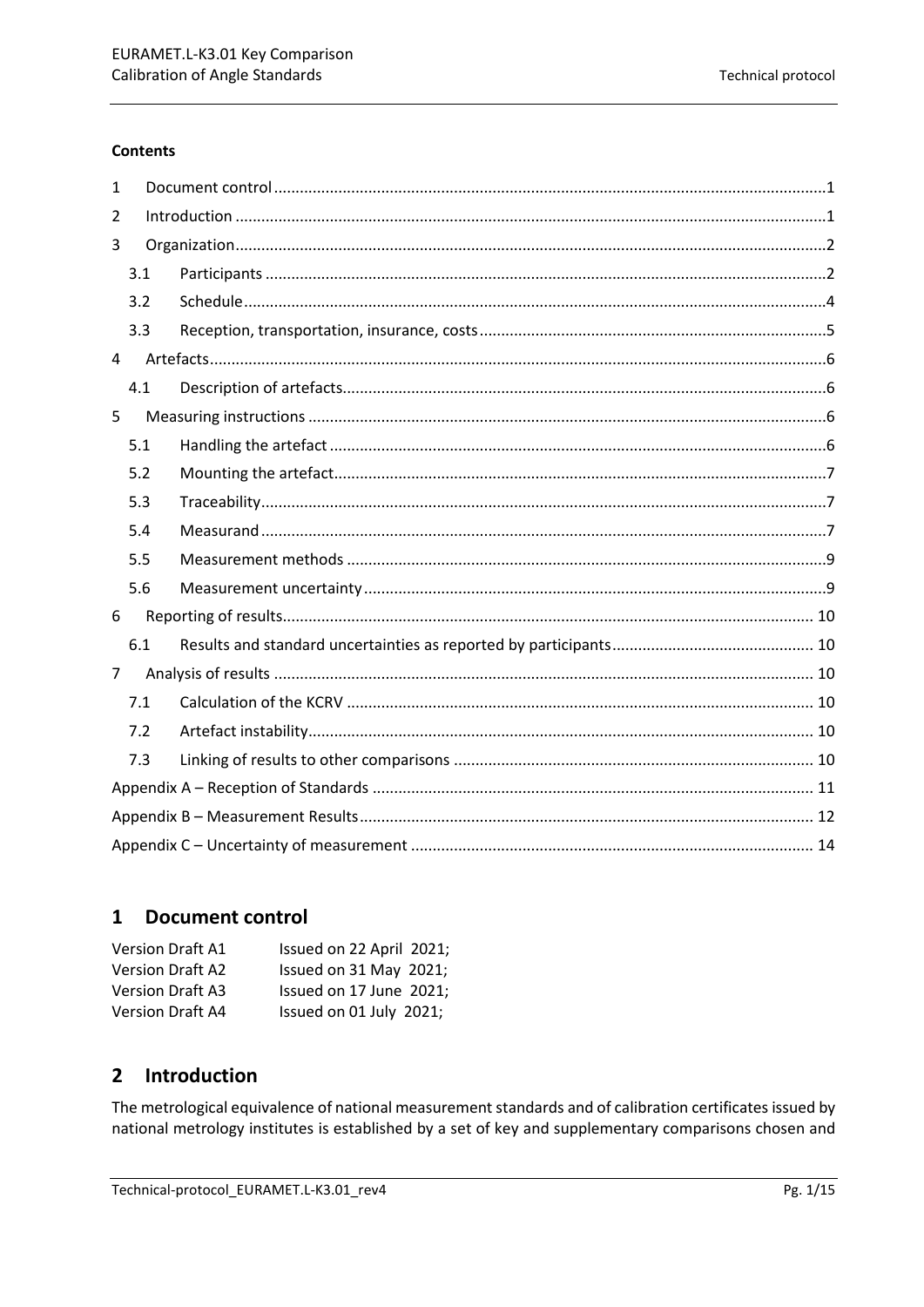organized by the Consultative Committees of the CIPM or by the regional metrology organizations(RMOs) in collaboration with the Consultative Committees.

At its meeting in October 2018, the EURAMET Technical Committee for Length, EURAMET TC-L, decided upon a key comparison on angle measurements with INRIM as the pilot laboratory. The comparison was registered in March 2021, artefact circulation will start in June 2021 and will be completed in August 2022.

The procedures outlined in this document cover the technical procedure to be followed during the measurements. The procedures are principally intended to allow for a clear description of the required measurements, handling and transportation of the circulating standards and to complete the comparison in the time scale provided for. This technical protocol was prepared following the layout principles of the documents for previous comparisons.

A goal of the CCL key comparisons for topics in dimensional metrology is to demonstrate the equivalence of routine calibration services offered by NMIs to clients, as listed in Appendix C of the Mutual Recognition Agreement (MRA). To this end, participants in this comparison agree to use the same apparatus and methods as routinely applied to client artefacts.

By their declared intention to participate in this key comparison, laboratories accept the general instructions and to strictly follow the technical protocol of this document. Due to the large number of participants, it is very important that participating NMIs perform their measurements during assigned dates. Participants should keep in mind that the allocated time period is not only for measurements, but for transportation and customs clearance as well. Once the protocol and list of participants has been agreed, no change to the protocol or list of participants may be made without prior agreement of all participants.

## <span id="page-2-0"></span>**3 Organization**

### <span id="page-2-1"></span>**3.1 Participants**

Participants are listed in Table 1.

| Table 1. List of participant laboratories and their contacts. |
|---------------------------------------------------------------|
|---------------------------------------------------------------|

| <b>RMO</b>     | Laboratory   | Contact person, Laboratory                             | Phone, email                    |
|----------------|--------------|--------------------------------------------------------|---------------------------------|
|                | Code         |                                                        |                                 |
|                | <b>INRIM</b> | Milena Astrua, Marco Pisani                            | Phone: +39 011 3919 966         |
|                | (Pilot)      | INRIM, Istituto Nazionale di Ricerca Metrologica, Div. | m.astrua@inrim.it               |
|                |              | Applied Metrology and Engineering                      | m.pisani@inrim.it               |
|                |              | strada delle Cacce, 91 - 10135 - Torino - Italy        |                                 |
|                | <b>BIM</b>   | Denita Tamakyarska, Valentin Vasilev                   | Phone: +359 9702 719            |
|                |              | <b>Bulgarian Institute of Metrology</b>                | d.tamakjarska@bim.government.bg |
|                |              | <b>GD National Center of Metrology</b>                 | v.vasilev@bim.government.bg     |
|                |              | 52B, G.M. Dimitrov Blvd                                |                                 |
| <b>EURAMET</b> |              | 1797 Sofia - Bulgaria                                  |                                 |
|                | <b>CEM</b>   | Emilio Prieto, Mª Mar Pérez                            | Phone: +34 91 8074 801          |
|                |              | CENTRO ESPAÑOL DE METROLOGÍA                           | eprieto@cem.es                  |
|                |              | C/ del Alfar, 2                                        | mmperezh@cem.es                 |
|                |              | Tres Cantos – 28760 Madrid - Spain                     |                                 |
|                | <b>CMI</b>   | František Dvořáček                                     | Phone:                          |
|                |              | CMI OI Liberec                                         | fdvoracek@cmi.cz                |
|                |              | Slunecná 23                                            |                                 |
|                |              | 460 01 Liberec - Czech Republic                        |                                 |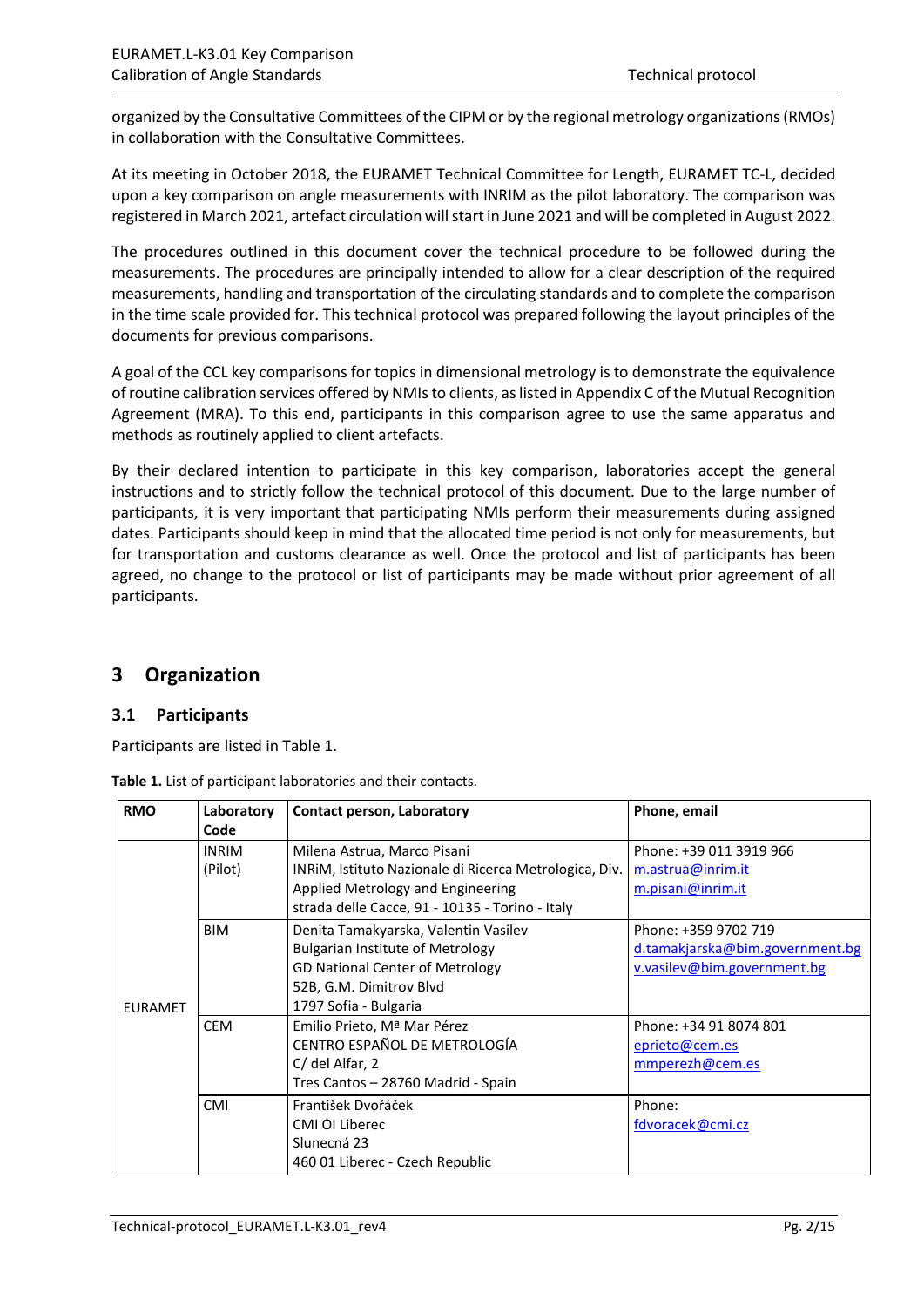|               | <b>DMDM</b> | Slobodan Zelenika                                  | Phone: +381 11 2024 421       |
|---------------|-------------|----------------------------------------------------|-------------------------------|
|               |             | Directorate of Measures and Precious Metals        | zelenika@dmdm.rs              |
|               |             | Mike Alasa 14                                      |                               |
|               |             | 11000 Belgrade - Serbia                            |                               |
|               | <b>EIM</b>  | <b>Christos Bantis</b>                             | Phone: +302310569952          |
|               |             | Hellenic Institute of Metrology (EIM)              | bantis@eim.gr                 |
|               |             | Industrial Area of Thessaloniki, Block 45          |                               |
|               |             | 57022 Sindos, Thessaloniki - Greece                |                               |
|               | <b>GUM</b>  | Dariusz Czułek, Piotr Sosinowski                   | Phone: +48 22 581 9543        |
|               |             | Central Office of Measures (GUM)                   | d.czulek@gum.gov.pl           |
|               |             | ul. Elektoralna 2, 00-139 Warsaw - Poland          | piotr.sosinowski@gum.gov.pl   |
|               | <b>IPQ</b>  | Fernanda Saraiva                                   | Phone: +351 212 948 460       |
|               |             | Instituto Português da Qualidade                   | Fsaraiva@ipq.pt               |
|               |             | Rua António Gião, 2                                |                               |
|               |             | Almada 2829-513 CAPARICA - Portugal                |                               |
|               |             |                                                    |                               |
|               | LNE         | José Salgado                                       | Phone: +33 1 40 43 39 57      |
|               |             | LNE                                                | +33 1 40 43 37 37             |
|               |             | 23 Avenue Albert Bartholomé - 75015 Paris - France | Jose-Antonio.Salgado@lne.fr   |
|               | <b>NPL</b>  | <b>Steve Mortimer</b>                              | Phone: +44 2089436373         |
|               |             | <b>NPL</b>                                         | steve.mortimer@npl.co.uk      |
|               |             | Room F3-A6 Engineering Measurement Division        |                               |
|               |             | Hampton Road, Teddington                           |                               |
|               |             | TW11 OLW - United Kingdom                          |                               |
|               | <b>VSL</b>  | <b>Richard Koops</b>                               | Phone: +31 15 2691500         |
|               |             | <b>VSL</b>                                         | +31 6 31119917                |
|               |             | Thijsseweg 11, 2629 JA Delft, The Netherlands      | rkoops@vsl.nl                 |
|               | VTT-MIKES   | Antti Lassila                                      | Phone: +358 40 7678584        |
|               |             | Centre for Metrology and Accreditation             | Antti.Lassila@vtt.fi          |
|               |             | P.O. box 9 (Tekniikantie 1) 02151 Espoo - Finland  |                               |
| <b>APMP</b>   | CMS/ITRI    | Tsung-Han Hsieh, Po-Er Hsu                         | Phone: +886 3 5743762         |
|               |             | Bldg. 8, 321, Sec. 2, Kuang-Fu Rd.,                | HenryHsieh@itri.org.tw        |
|               |             | Hsinchu City, 30011 Taiwan, R.O.C.                 |                               |
|               | <b>NIMT</b> | Ketsaya Vacharanukul                               | Phone: +66 25775100 ext. 1216 |
|               |             | 3-4/5 Moo 3, Klong 5, Klong Luang,                 | ketsaya@nimt.or.th            |
|               |             | Pathumthani 12120 Thailand                         |                               |
|               | <b>NMIA</b> | Peter Cox                                          | Phone: +61 3 9644 4906        |
|               |             | NMIA, 1/153 Bertie Street Port                     | Peter.Cox@measurement.gov.au  |
|               |             | Melbourne VIC 3207 Australia                       |                               |
|               | <b>NMIM</b> | Razman Mohd Halim, Rafidah Rosli                   | Phone: +603-87781613          |
|               |             | National Metrology Institute of Malaysia           | +603-87781616                 |
|               |             | Lot PT 4803 Bandar Baru Salak Tinggi               | razmanmh@sirim.my             |
|               |             | 43900 Sepang - Malaysia                            | rafidahr@sirim.my             |
|               | NPL-I       | Rina Sharma, Arifsanjid Arifsanjid                 | Phone:                        |
|               |             | LENGTH & DIMENSION STANDARDS                       | rina@nplindia.org             |
|               |             | National Physical Laboratory,                      | sanjid@nplindia.org           |
|               |             | Dr. K.S. Krishnan Road, New Delhi - 110012 - India |                               |
|               | <b>SCL</b>  | Henry Chiu, George Tang                            | Phone: +852 2829 4839         |
|               |             | Standards and Calibration Laboratory               | +852 2829 4805                |
|               |             | 35/F Immigration Tower, 7 Gloucester Road          | hklchiu@itc.gov.hk            |
|               |             | Wanchai, Hong Kong, China                          | george.tang@itc.gov.hk        |
| <b>COOMET</b> | <b>RSE</b>  | <b>Iskender Toleuov</b>                            | Phone:                        |
|               |             | Kazakhstan Standardisation and Metrology Institute | e.toleuov@ksm.kz              |
|               |             | 010016, Nur-Sultan city, Left bank, Mangilik El    |                               |
|               |             | avenue, 11 - Kazakhstan                            |                               |
|               |             |                                                    |                               |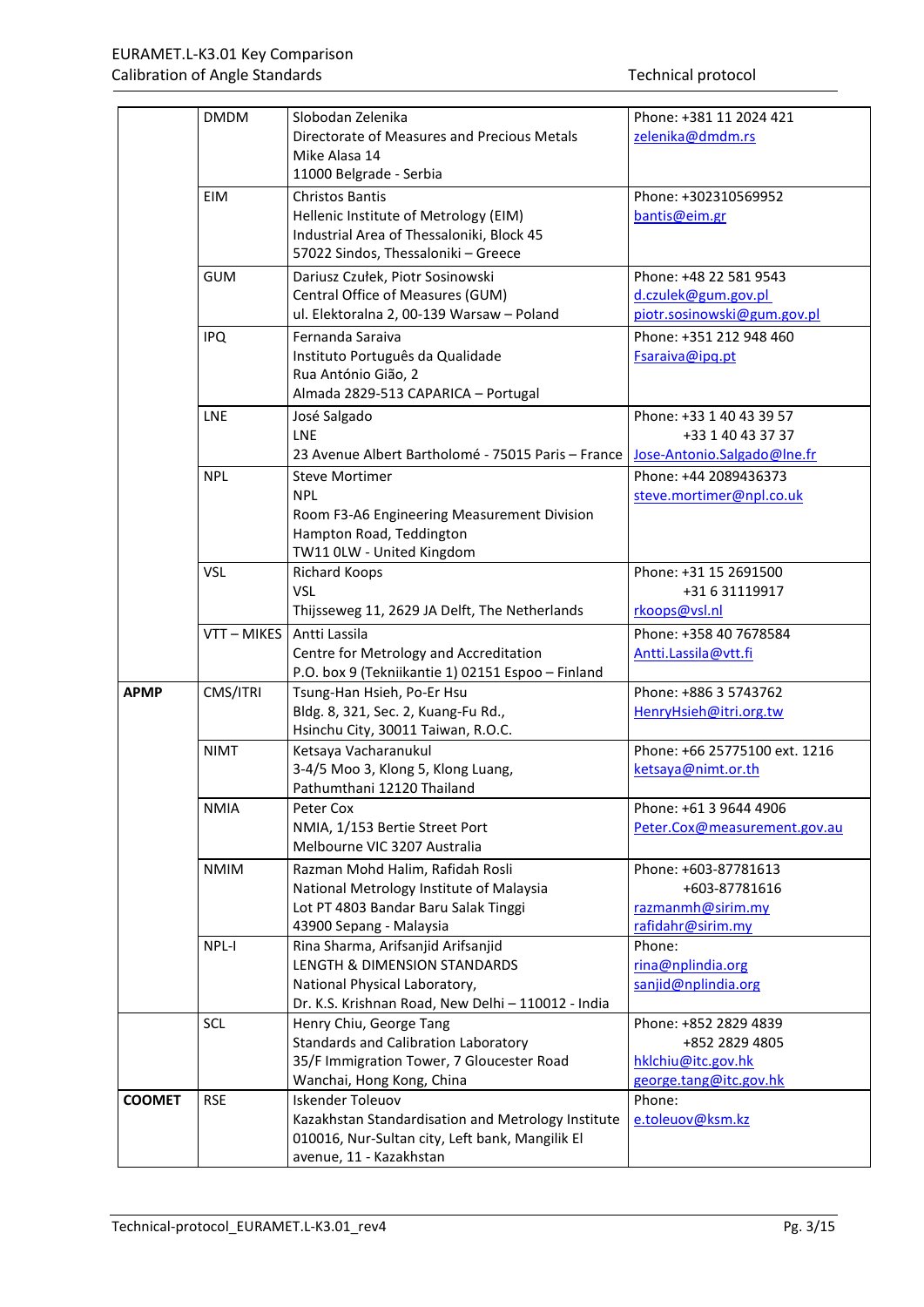|                | SE. | Yuri Glushko, Anna Fursa                        | Phone: +38 098 4239322  |
|----------------|-----|-------------------------------------------------|-------------------------|
|                |     | SE "UKRMETRTESTSTANDART"                        | yygeom@gmail.com        |
|                |     | Metrolohichna St, 4, Kyiv, Ukraine, 03143       |                         |
| <b>GULFMET</b> |     | SASO-NMCC   Faisal A. AlQahtani                 | Phone: +966 5404 556 55 |
|                |     | National Measurement and Calibration Center     | +966 1125 297 26        |
|                |     | (Building No. 4)                                | f.qahtany@saso.gov.sa   |
|                |     | PO. B 3437 Riyadh 11471 Kingdom of Saudi Arabia |                         |

### <span id="page-4-0"></span>**3.2 Schedule**

The participating laboratories are asked to specify a preferred timetable slot for their own measurements. The timetable given in table 2 has been drawn up taking these preferences into account as much as possible. The programme is to start in June 2021 with measurement at the pilot laboratory. **Each laboratory has four weeks**that include customs clearance, calibration and transportation to the following participant.

With its confirmation to participate, each laboratory is obliged to perform the measurements in the allocated period and to allow enough time in advance for transportation so that the following participant receives the standard in time. If a laboratory has technical problems to perform the measurements or customs clearance takes too long, the laboratory has to contact the pilot laboratory as soon as possible and, according to whatever it decides, it might eventually be obliged to send the standards directly to the next participant before completing the measurements or even without doing any measurements. The pilot laboratory will repeat measurements at the end of the schedule to check the stability of the artefacts.

**Table 2.** Draft schedule of the comparison – circulation of the polygons

| <b>RMO</b>     | Laboratory           | Starting date of measurement /group 1 |
|----------------|----------------------|---------------------------------------|
| <b>EURAMET</b> | INRIM (Pilot Lab)    | June 2021                             |
|                | EIM (Greece)         | <b>July 2021</b>                      |
|                | IPQ (Portugal)       | August 2021                           |
|                | VSL (Netherlands)    | September 2021                        |
|                | GUM (Poland)         | October 2021                          |
|                | LNE (France)         | November 2021                         |
|                | INRIM (Pilot Lab)    | December 2021                         |
|                | VTT-MIKES (Finland)  | January 2022                          |
|                | BIM (Bulgaria)       | February 2022                         |
|                | CEM (Spain)          | <b>March 2022</b>                     |
|                | CMI (Czech Republic) | April 2022                            |
|                | INRIM (Pilot Lab)    | May 2022                              |
|                | DMDM (Serbia)        | June 2022                             |
|                | NPL (UK)             | <b>July 2022</b>                      |
|                | INRIM (Pilot Lab)    | August 2022                           |

#### Group 1 (inside EURAMET)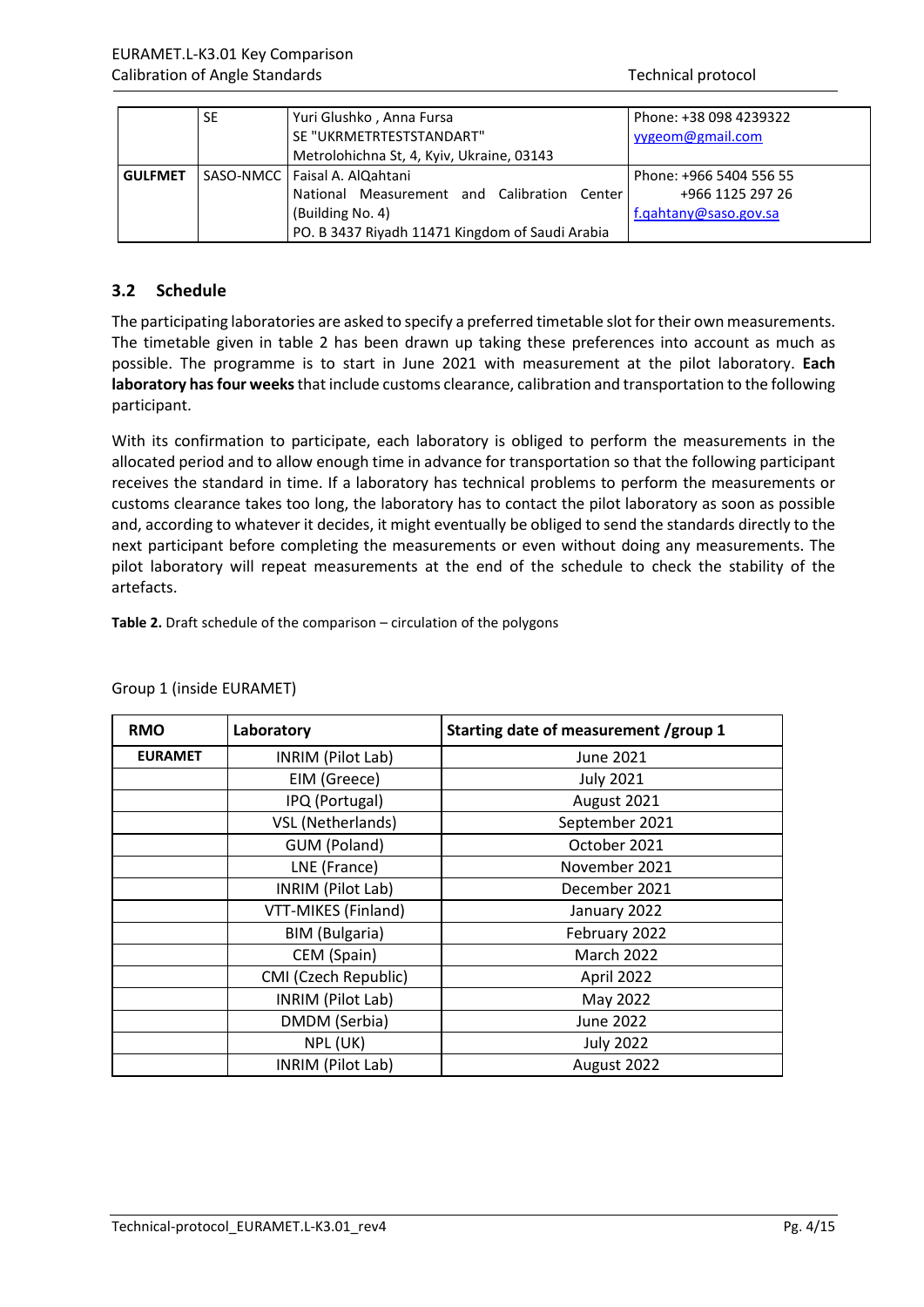| <b>RMO</b>     | Laboratory               | Starting date of measurement /group 2 |
|----------------|--------------------------|---------------------------------------|
|                | INRIM (Pilot Lab)        | <b>July 2021</b>                      |
| <b>APMP</b>    | NPL India                | August 2021                           |
|                | NIMT (Thailand)          | September 2021                        |
|                | SCL (Hong Kong)          | October 2021                          |
|                | CMS/ITRI (Taiwan)        | November 2021                         |
|                | NMIM (Malaysia)          | December 2021                         |
|                | NMIA (Australia)         | January 2022                          |
|                | INRIM (Pilot Lab)        | February 2022                         |
| <b>GULFMET</b> | SASO-NMCC (Saudi Arabia) | <b>March 2022</b>                     |
| <b>COOMET</b>  | RSE (Kazakhstan)         | April 2022                            |
|                | SE (Ukraine)             | May 2022                              |
|                | INRIM (Pilot Lab)        | June 2022                             |

#### Group 2 (outside EURAMET)

#### <span id="page-5-0"></span>**3.3 Reception, transportation, insurance, costs**

Each standard will circulate within a box together with a copy of this protocol and an ATA carnet in case of circulating outside Europe.

Upon reception of the package, each laboratory has to check that the content is complete and that there is no apparent damage on the box or on the standards. The reception has to be confirmed immediately to the pilot with a copy to the former participant (sender), preferably using the form of Appendix A.

It is of utmost importance that the artefacts be transported in a manner in which they will not be lost, damaged or handled by un-authorised persons. Packaging for the artefacts has been made to be suitably robust to protect the artefacts from being deformed or damaged during transit. The packaging should be marked as 'Fragile'.

Once the measurements have been completed, the package shall be sent to the following participant.

Each participating laboratory shall cover the costs of shipping and transport insurance against loss or damage. The package should be shipped with a reliable parcel service of its choice. Once the measurements have been completed, please inform the pilot laboratory and the following participant when the package leaves your installations indicating all pertinent information. If, at any point during circulation, the package is damaged, it shall be repaired by the laboratory before shipping it again.

**For group 2 and for the last loop of group 1,** the package is accompanied by an ATA carnet. Outside EU the carnet shall always be shipped with the package, never inside the box, but apart. **Please be certain, that when receiving the package, you also receive the carnet!**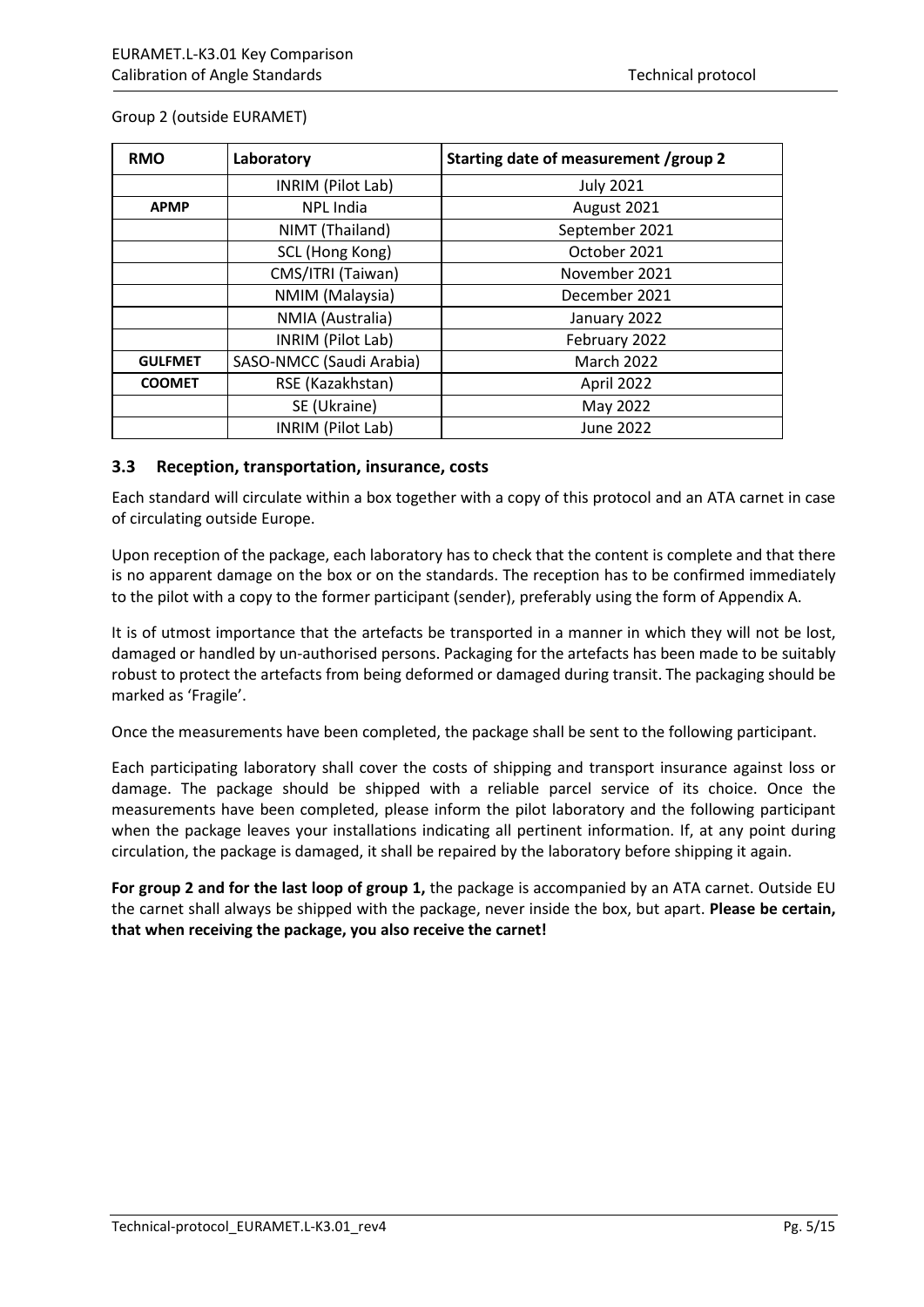## <span id="page-6-0"></span>**4 Artefacts**

#### <span id="page-6-1"></span>**4.1 Description of artefacts**

The artefacts to be calibrated are the following ones:

**Table 3.** List of artefacts.

| <b>Standard</b>  | <b>Manufacturer</b>      | Model   | <b>Identification</b> | <b>Properties</b>                      | Group   |
|------------------|--------------------------|---------|-----------------------|----------------------------------------|---------|
| 12-sided polygon | Moeller Wedel<br>Optical |         | 320                   | Face dimension:<br>25 mm diameter      | Group 1 |
| 12-sided polygon | Matrix                   | STD.638 | T4147                 | Face dimension:<br>$(16 \times 16)$ mm | Group 2 |



Figure 1 – picture of angular standards



Figure 2 – dimensions of the two optical polygons

### <span id="page-6-2"></span>**5 Measuring instructions**

#### <span id="page-6-3"></span>**5.1 Handling the artefact**

The standards should only be handled by authorized persons and stored in such a way as to prevent damage. Before making the measurements, the polygons need to be checked to verify that their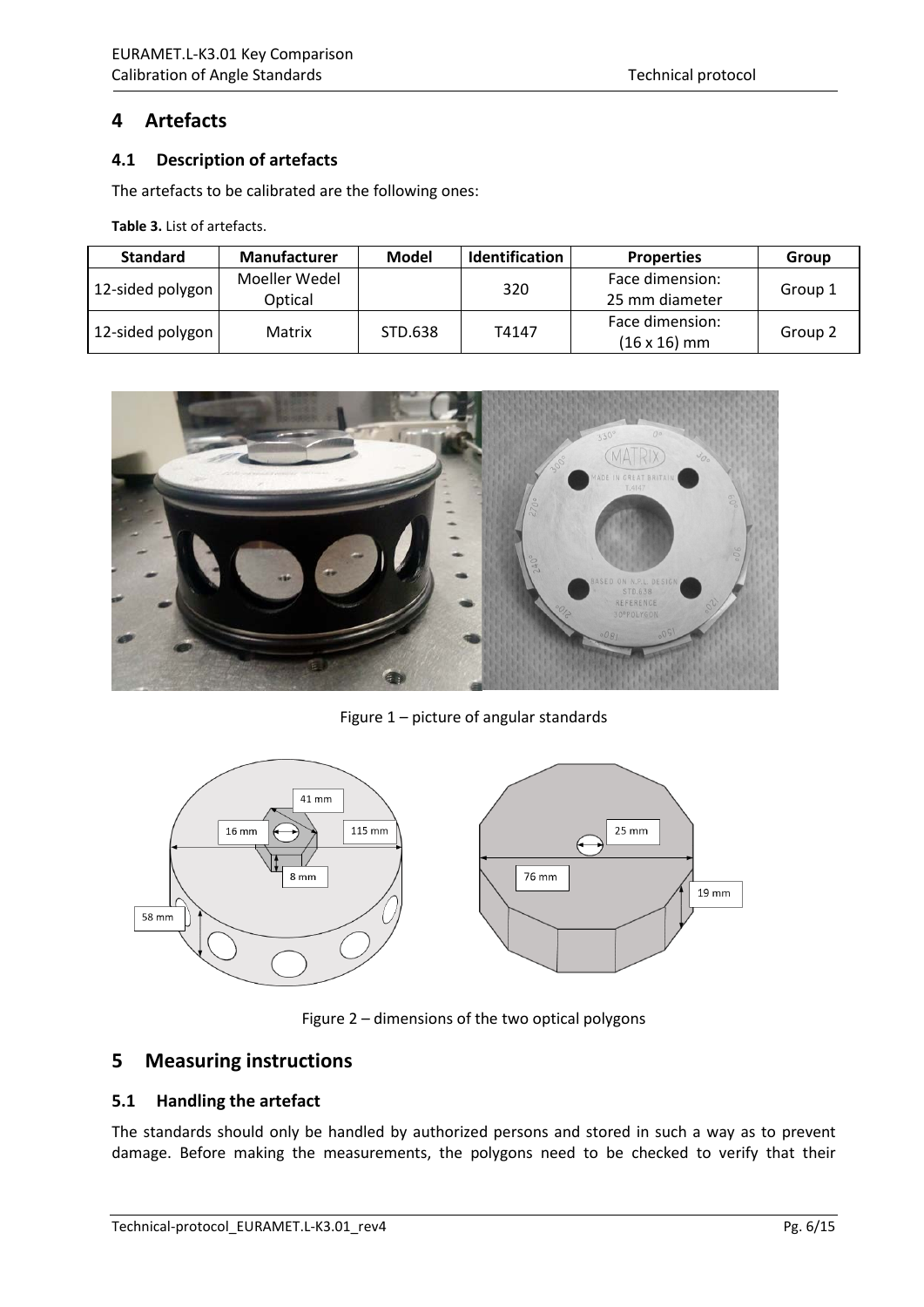measuring surfaces are not damaged and do not present severe scratches and/or rust that may affect the measurement result. The condition of the polygons before measurement should be registered in the form provided in Appendix A.

No participant shall try to re-finish measuring faces by burring, lapping, stoning, or whatsoever. No other measurements are to be attempted by the participants and the gauges should not be used for any purpose other than described in this document. The gauges may not be given to any party other than the participants in the comparison.

The gauges should be examined before despatch and any change in condition during the measurement at each laboratory should be communicated to the pilot laboratory. Ensure that the content of the package is complete before shipment. Always use the original packaging.

### <span id="page-7-0"></span>**5.2 Mounting the artefact**

The polygon shall be mounted by each laboratory's own usual method.

It has to be measured in the normal position: i.e. with the face indicated as the base downwards (please refer to Fig. 1 to see which is the upward face).

Moreover, the polygon must be adjusted for eccentricity and centered to the rotation axis of the rotary table.

#### <span id="page-7-1"></span>**5.3 Traceability**

Length measurements should be traceable to the latest realisation of the metre as set out in the current "*Mise en Pratique*". Temperature measurements should be made using the International Temperature Scale of 1990 (ITS-90).

#### <span id="page-7-2"></span>**5.4 Measurand**

The optical polygon has reflecting side faces which serve as measuring faces. In ideal conditions the individual measuring faces are perpendicular to the measuring plane. In practice, the measuring faces are not perpendicular to the measuring plane by small tilts referred to as pyramidal errors. In any case, the measuring plane is defined as the plane parallel to the base of the polygon.

The **pitch angles** α*<sup>i</sup>* are the angles between the projections of two adjacent normals *Ni-1* and *Ni* in the measuring plane with the counting index (*i*=1,2,...,n). The deviations of the pitch angles from their nominal values of 360°/n are referred to as pitch angle deviations. The **measurand** is the deviation of the pitch angles from the nominal value.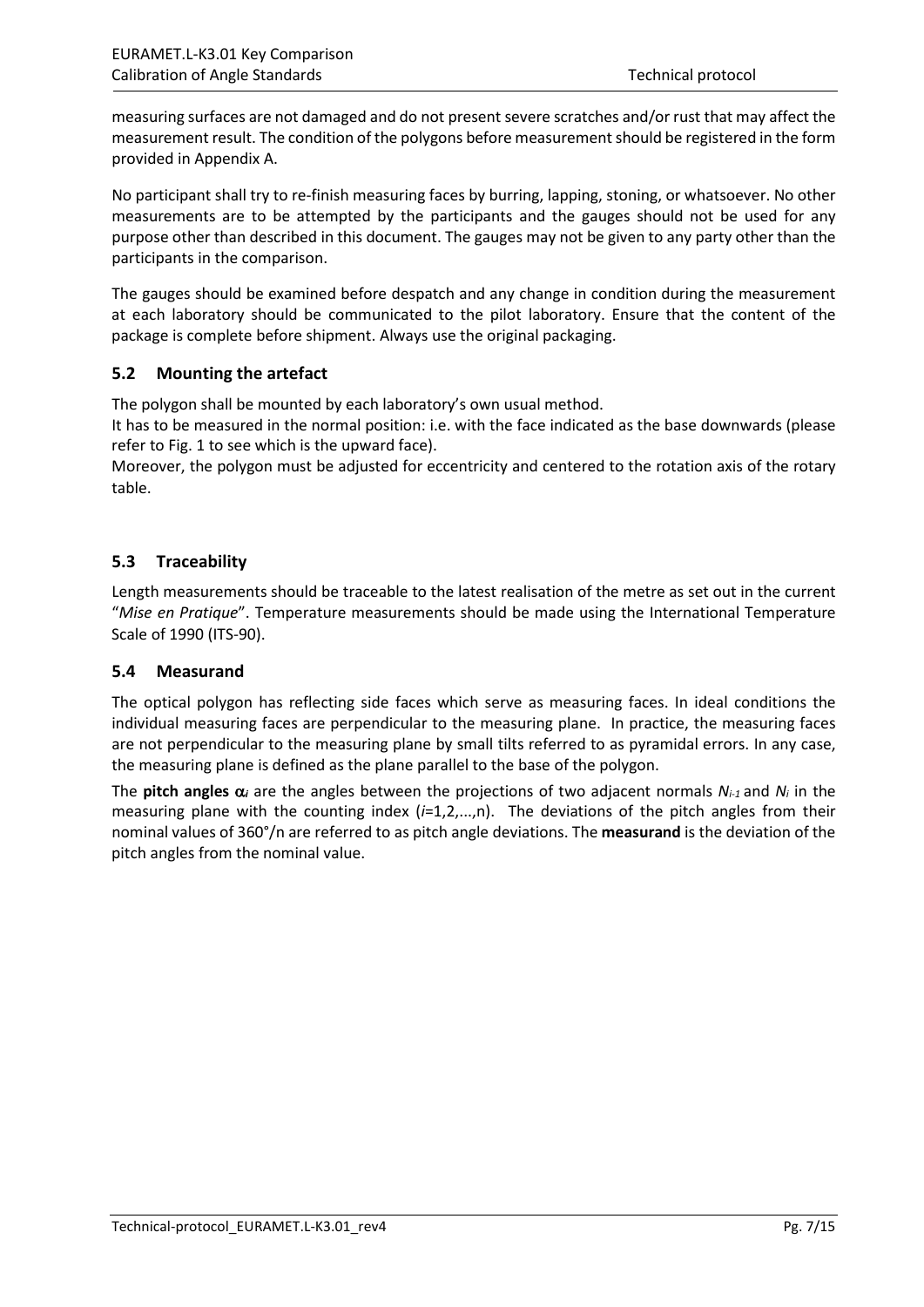

Figure 3 – drawing of optical polygon angles in case of polygon manufactured by Moeller Wedel Measuring face index *i* = 1 … *n* Normals to the faces *Ni* Pitch angles **a** *Oi* **a** (angles between  $N_i - 1$  and  $N_i$ ) Pitch angle deviation  $\Delta \alpha_i = \alpha_i - \frac{360^\circ}{n}$   $(i = 2,3,...,n)$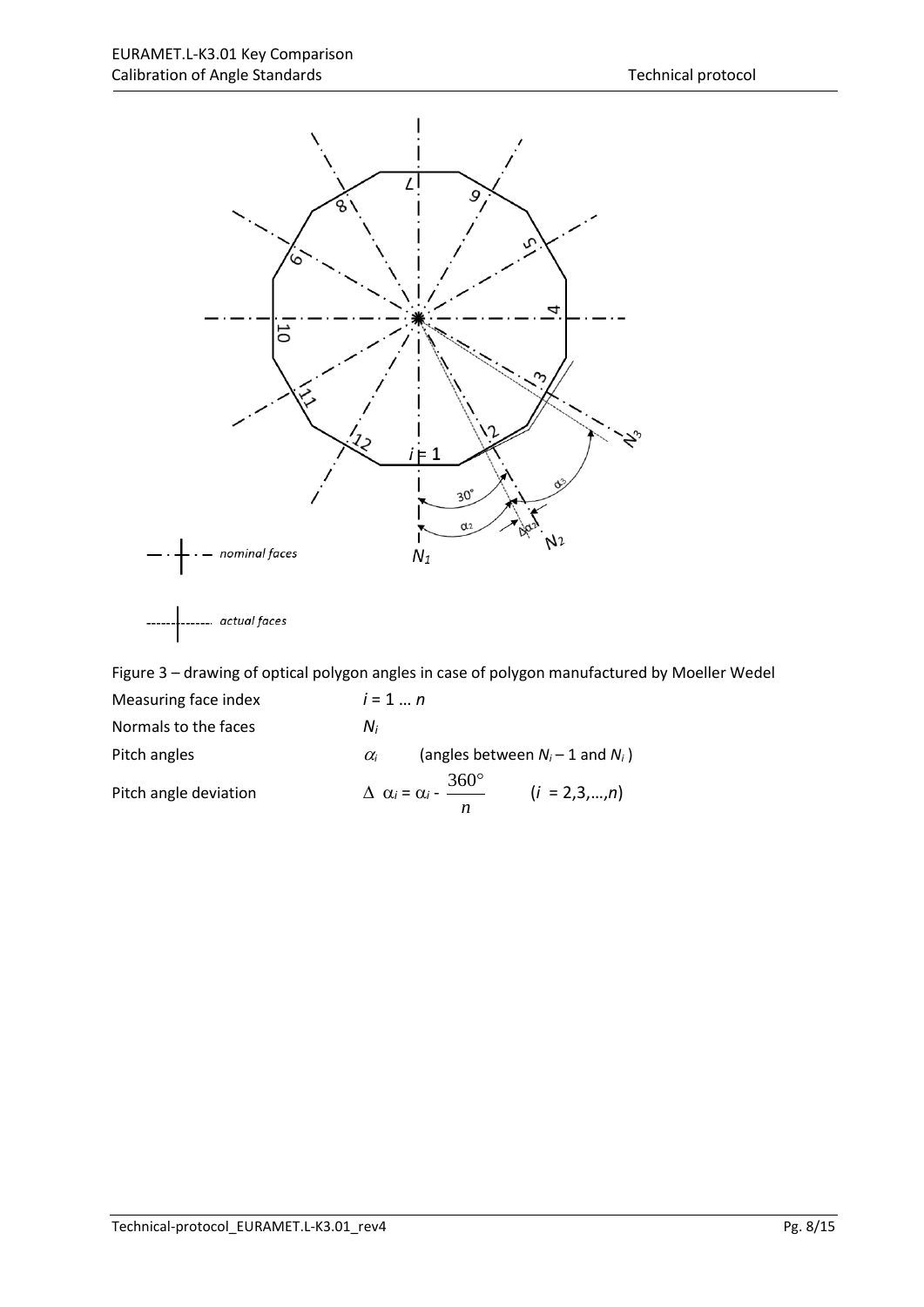

Figure 4 – drawing of optical polygon angles in case of polygon manufactured by Matrix

The positive count direction of the polygon angle corresponds to the count direction of the face (index i). Please, note that in polygon made by Moeller Wedel the positive count direction is counterclockwise (as in the drawing of figure 3), while in polygon made by Matrix the positive count direction is clockwise (as in the drawing of figure 4).

#### <span id="page-9-0"></span>**5.5 Measurement methods**

The polygon must be adjusted for eccentricity and is to be measured only in the normal position.

The laboratory must measure the polygon according to its' internal procedure. The measurement method and the procedure should be described in Appendix B.

#### <span id="page-9-1"></span>**5.6 Measurement uncertainty**

The uncertainty of measurement shall be estimated according to the ISO *Guide to the Expression of Uncertainty in Measurement*. The participating laboratories are encouraged to use their usual model for the uncertainty calculation.

All measurement uncertainties shall be stated as standard uncertainties. If appropriate, the corresponding effective degrees of freedom for each component should be stated by the participants. If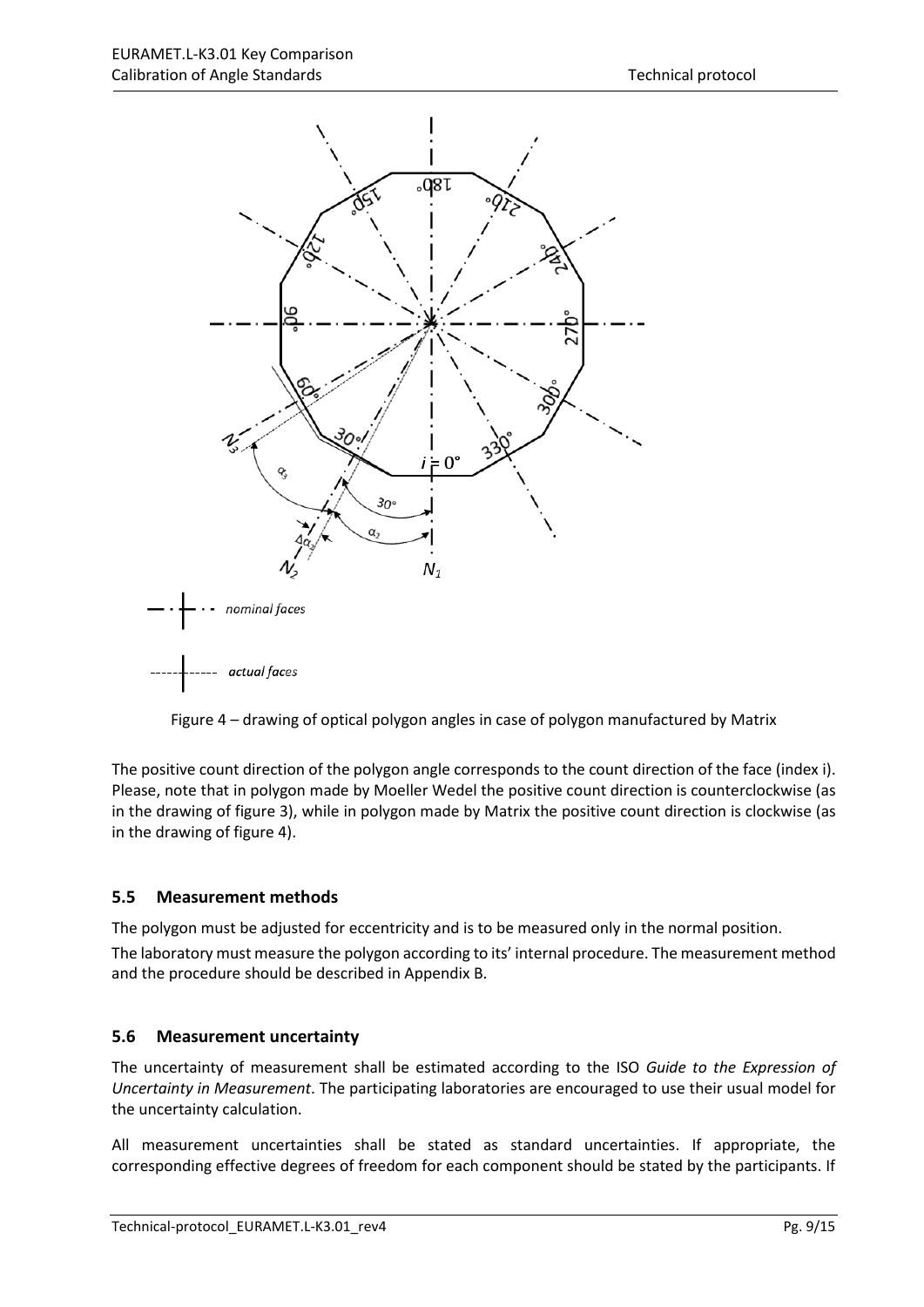none is given, ∞ is assumed. For efficient evaluation and subsequent assessment of CMC claims an uncertainty statement in a functional form is preferred, with indication of the factor *k* used, typically 2, or the one corresponding to a level of confidence of a 95 %, in case it was different.

## <span id="page-10-0"></span>**6 Reporting of results**

#### <span id="page-10-1"></span>**6.1 Results and standard uncertainties as reported by participants**

As soon as possible after measurements have been completed, the results should be communicated to the pilot laboratory **within four weeks** at the latest.

The measurement report forms in Appendix B of this document should be used. It would be appreciated if the report forms could be completed by computer and sent back electronically to the pilot laboratory. In any case, the signed report must also be sent in paper form by mail or electronically as a scanned pdf document. In case of any differences, the signed forms are considered to be the definitive version.

Following receipt of all measurement reports from the participating laboratories, the pilot laboratory will analyse the results and prepare within 3 months a first draft A.1 report on the comparison. This will be circulated to the participants for comments, additions and corrections.

## <span id="page-10-2"></span>**7 Analysis of results**

#### <span id="page-10-3"></span>**7.1 Calculation of the KCRV**

The key comparison reference value (KCRV) is calculated as the weighted mean of the participants results. The check for consistency of the comparison results with their associated uncertainties will be made based on Birge ratio. The degrees of equivalence for each laboratory with respect to the KCRV will be evaluated using *E*<sup>n</sup> values, along the lines of the *WG-MRA-KC-report-template*. If necessary, artefact instability, correlations between institutes and the necessity for linking to another comparison will be taken into account.

### <span id="page-10-4"></span>**7.2 Artefact instability**

The instability of the standards must be determined in course of the comparison. For this check the measurements of the pilot laboratory are used exclusively, not that of the other participants.

In case of artefact stability, to avoid biasing the weighted mean, an average value of all sets of measurements from the pilot laboratory will be included in the reference value determination.

#### <span id="page-10-5"></span>**7.3 Linking of results to other comparisons**

The CCL task group on linking CCL TG-L will set guidelines for linking this comparison to any other key comparison within CCL for the same measurement quantity.

<span id="page-10-6"></span>The comparison will be linked to the foreseen CCL-K3 through the linking labs INRIM, CEM and NPL. These three labs agree to participate in both groups for linking the two loops.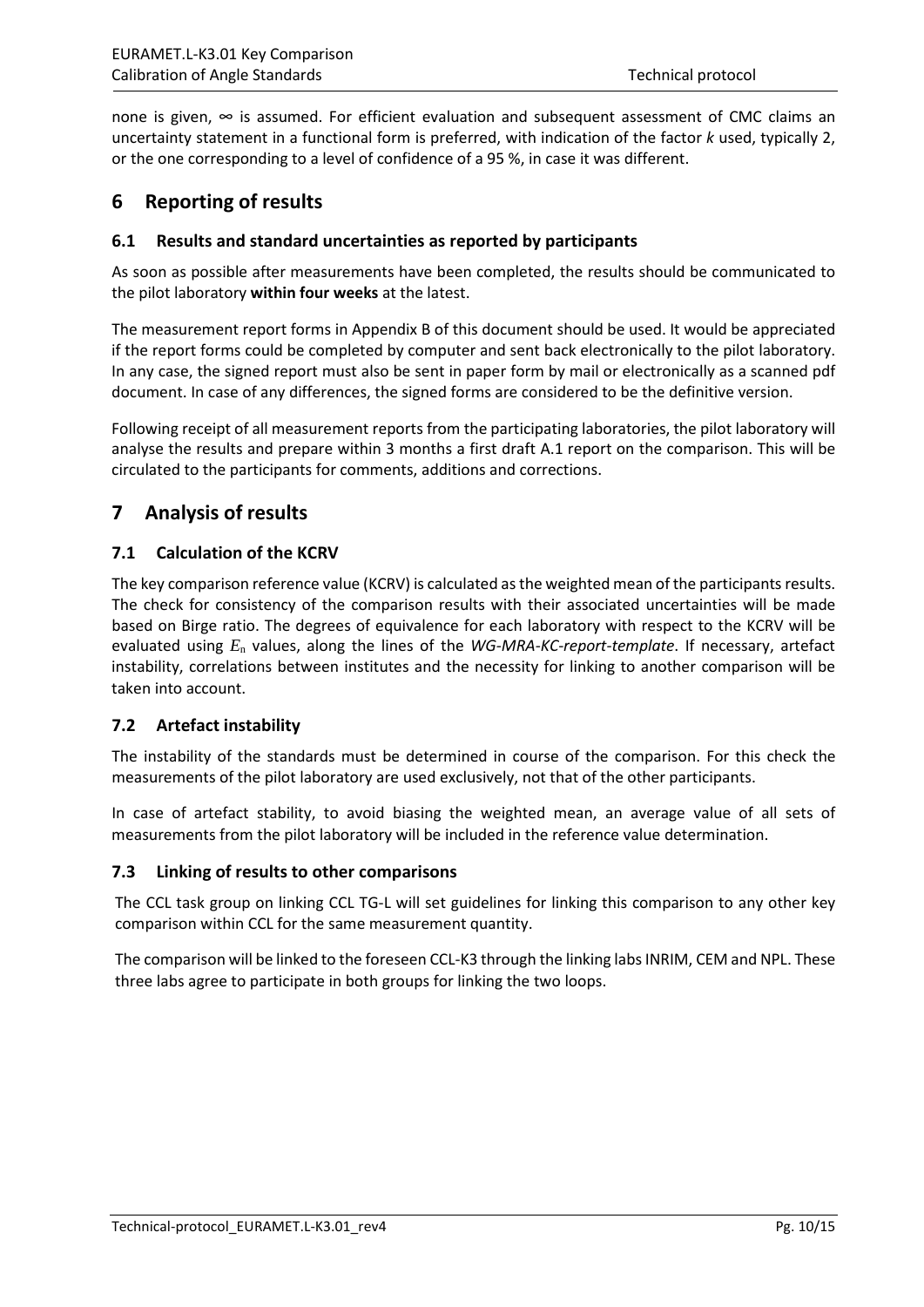## **Appendix A – Reception of Standards**

| To:   | Milena Astrua<br>Istituto Nazionale di Ricerca Metrologica (INRIM)<br>Strada delle Cacce 91<br>10135 Torino<br>Italy | Tel. +39 011 3919966<br>e-mail: m.astrua@inrim.it |
|-------|----------------------------------------------------------------------------------------------------------------------|---------------------------------------------------|
| From: | Date:                                                                                                                | Name:                                             |
|       | NMI:                                                                                                                 | Signature:                                        |

We confirm having received the standard for the EURAMET.L-K3.01 comparison on the date given above.

After a visual inspection:

 $\Box$ 

 $\perp$ 

There are no apparent damages; their precise state will be reported in the form provided in Appendix B once inspected in the laboratory along with the measurement results.

We have detected severe damages putting the measurement results at risk. Please indicate the damages, specifying every detail and, if possible, include photos. If it is necessary use additional sheets to report it.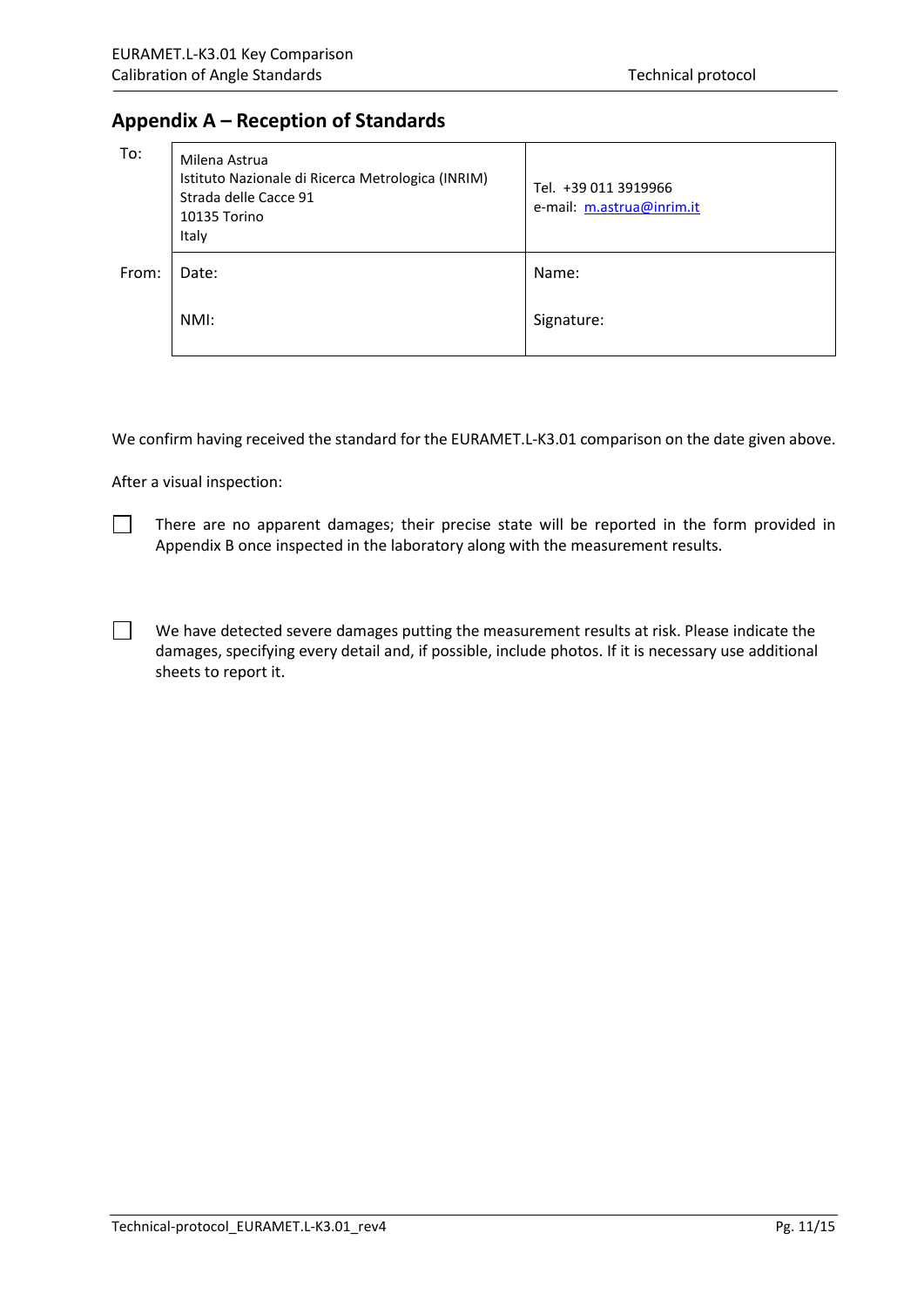## <span id="page-12-0"></span>**Appendix B - Measurement Results**

| To:   | Milena Astrua<br>Istituto Nazionale di Ricerca Metrologica (INRIM)<br>Strada delle Cacce 91<br>10135 Torino<br>Italy | Tel. +39 011 3919966<br>e-mail: m.astrua@inrim.it |
|-------|----------------------------------------------------------------------------------------------------------------------|---------------------------------------------------|
| From: | Date:                                                                                                                | Name:                                             |
|       | NMI:                                                                                                                 | Signature:                                        |

#### Description of the measuring system and set-up

#### Description of the reference table

| Description of the method used      |
|-------------------------------------|
|                                     |
|                                     |
|                                     |
|                                     |
|                                     |
|                                     |
|                                     |
|                                     |
| <b>Description of the procedure</b> |
|                                     |
|                                     |
|                                     |
|                                     |
|                                     |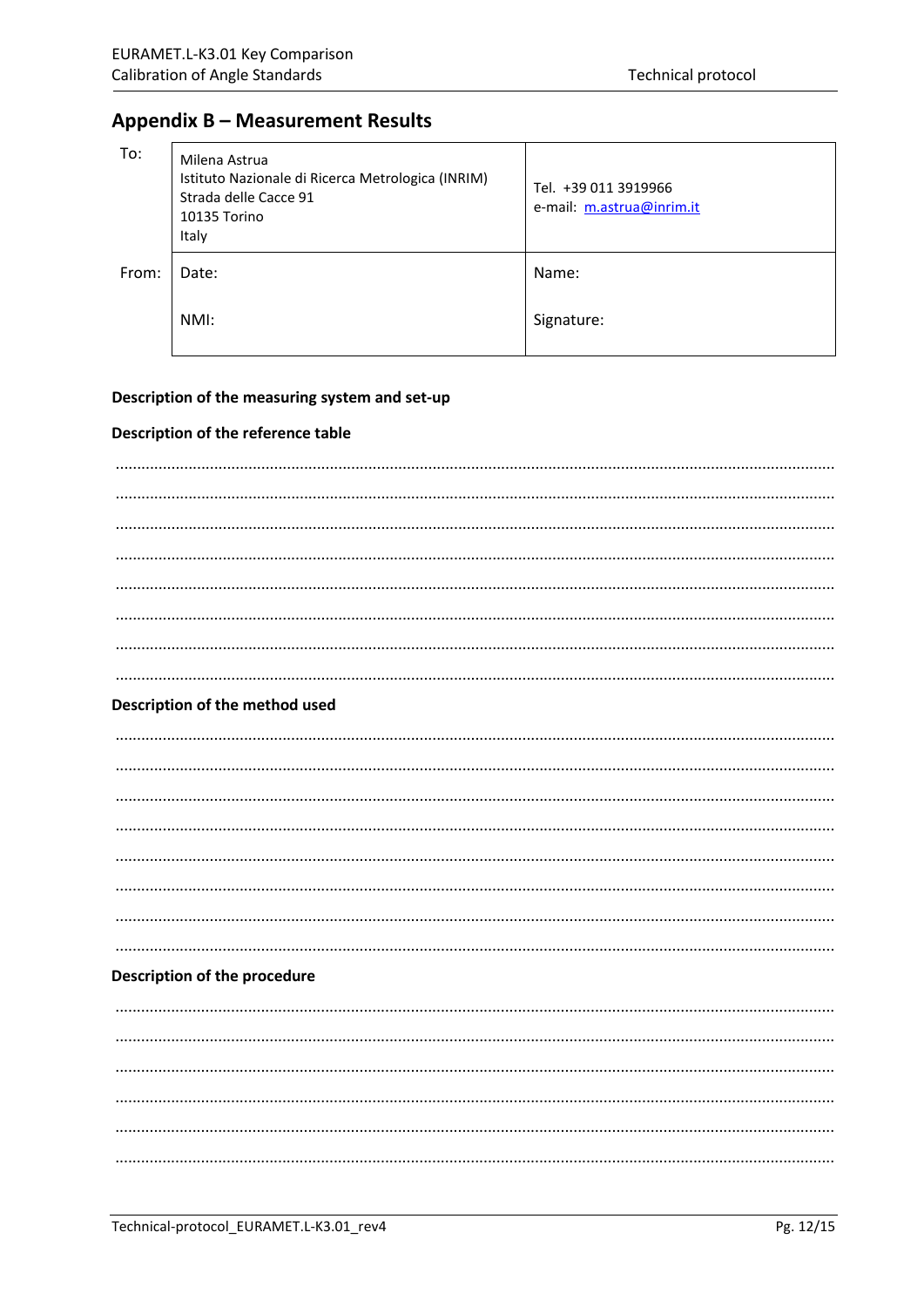| <b>Environmental conditions</b> |                                                                                            |  |  |
|---------------------------------|--------------------------------------------------------------------------------------------|--|--|
|                                 |                                                                                            |  |  |
|                                 |                                                                                            |  |  |
|                                 | CMC uncertainty for the service related to this comparison topic (if existing in the KCDB) |  |  |
|                                 |                                                                                            |  |  |

#### **Measurement results**

Table B2. **Results and uncertainties on polygon ref…………………..**

| <b>Faces</b>     | <b>Faces</b>            | <b>Pitch angle deviation</b> | <b>Expanded uncertainty</b> |
|------------------|-------------------------|------------------------------|-----------------------------|
| Moeller<br>Wedel | Matrix                  | (arc sec)                    | $(k = 2)$                   |
| $1 - 2$          | $0^\circ$ -30 $^\circ$  |                              |                             |
| $2 - 3$          | $30^\circ - 60^\circ$   |                              |                             |
| $3 - 4$          | $60^\circ$ -90 $^\circ$ |                              |                             |
| $4 - 5$          | 90°-120°                |                              |                             |
| $5-6$            | 120°-150°               |                              |                             |
| $6-7$            | $150^\circ - 180^\circ$ |                              |                             |
| $7 - 8$          | 180°-210°               |                              |                             |
| $8-9$            | 210°-240°               |                              |                             |
| $9 - 10$         | 240°-270°               |                              |                             |
| $10 - 11$        | 270°-300°               |                              |                             |
| $11 - 12$        | 300°-330°               |                              |                             |
| $12 - 1$         | 330°-0°                 |                              |                             |

Please, choose the first or the second column according to the polygon you have calibrated